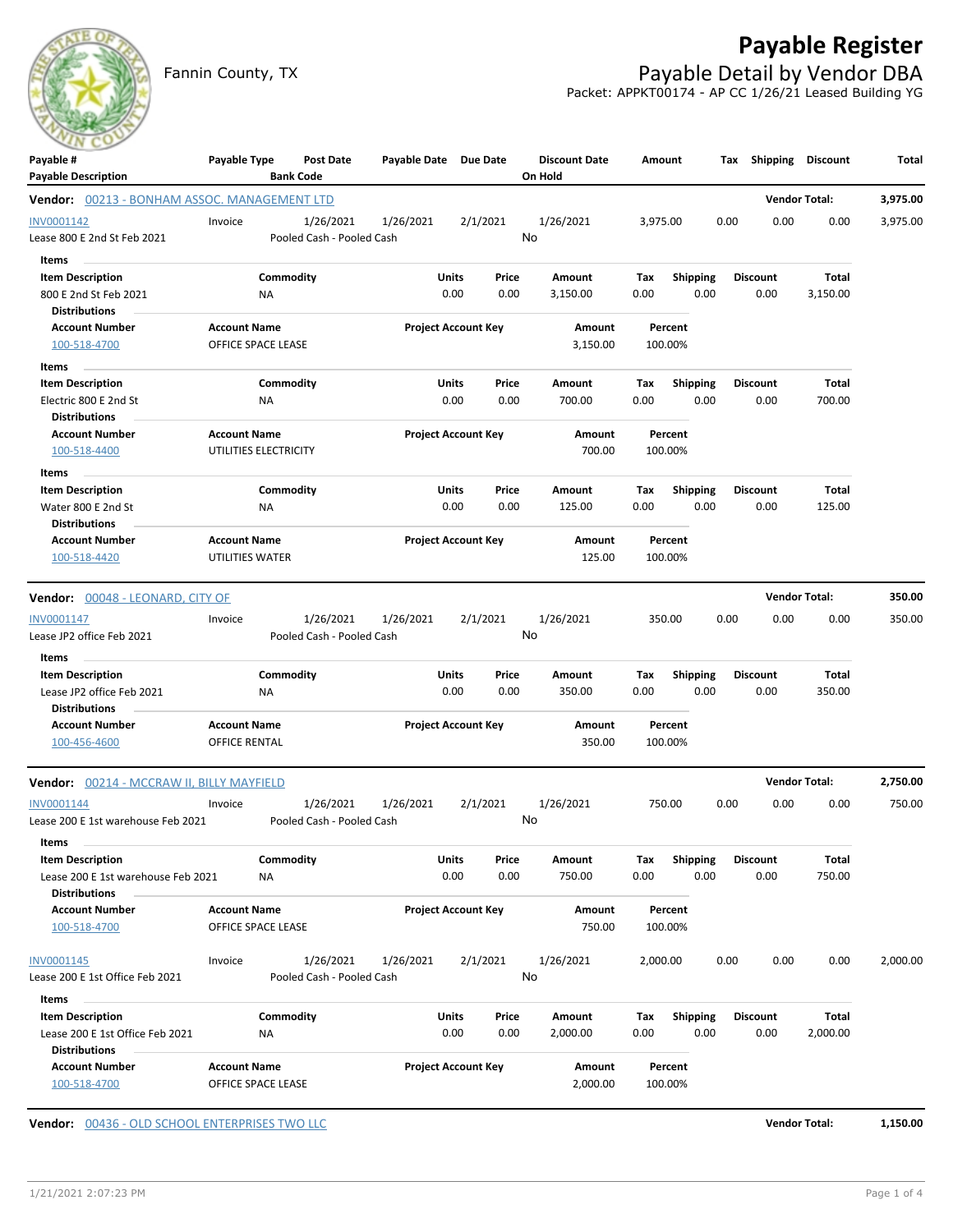| <b>Payable Register</b>                                  |                     |                  |                           |                     |                            |                 |                      |          |                 |      |                 | Packet: APPKT00174 - AP CC 1/26/21 Leased Building YG |              |
|----------------------------------------------------------|---------------------|------------------|---------------------------|---------------------|----------------------------|-----------------|----------------------|----------|-----------------|------|-----------------|-------------------------------------------------------|--------------|
| Payable #                                                | Payable Type        |                  | Post Date                 | <b>Pavable Date</b> |                            | <b>Due Date</b> | <b>Discount Date</b> | Amount   |                 | Tax  | Shipping        | <b>Discount</b>                                       | <b>Total</b> |
| <b>Payable Description</b>                               |                     | <b>Bank Code</b> |                           |                     |                            |                 | On Hold              |          |                 |      |                 |                                                       |              |
| INV0001143                                               | Invoice             |                  | 1/26/2021                 | 1/26/2021           |                            | 2/1/2021        | 1/26/2021            | 1.150.00 |                 | 0.00 | 0.00            | 0.00                                                  | 1,150.00     |
| Lease 108 E Sam Rayburn Feb 2021                         |                     |                  | Pooled Cash - Pooled Cash |                     |                            |                 | No                   |          |                 |      |                 |                                                       |              |
| Items                                                    |                     |                  |                           |                     |                            |                 |                      |          |                 |      |                 |                                                       |              |
| <b>Item Description</b>                                  |                     | Commodity        |                           |                     | <b>Units</b>               | Price           | Amount               | Tax      | <b>Shipping</b> |      | <b>Discount</b> | Total                                                 |              |
| Lease 108 E Sam Rayburn Feb 2021<br><b>Distributions</b> |                     | <b>NA</b>        |                           |                     | 0.00                       | 0.00            | 1,150.00             | 0.00     | 0.00            |      | 0.00            | 1,150.00                                              |              |
| <b>Account Number</b>                                    | <b>Account Name</b> |                  |                           |                     | <b>Project Account Key</b> |                 | Amount               |          | Percent         |      |                 |                                                       |              |
| 100-518-4700                                             | OFFICE SPACE LEASE  |                  |                           |                     |                            |                 | 1,150.00             |          | 100.00%         |      |                 |                                                       |              |
|                                                          |                     |                  |                           |                     |                            |                 |                      |          |                 |      |                 |                                                       |              |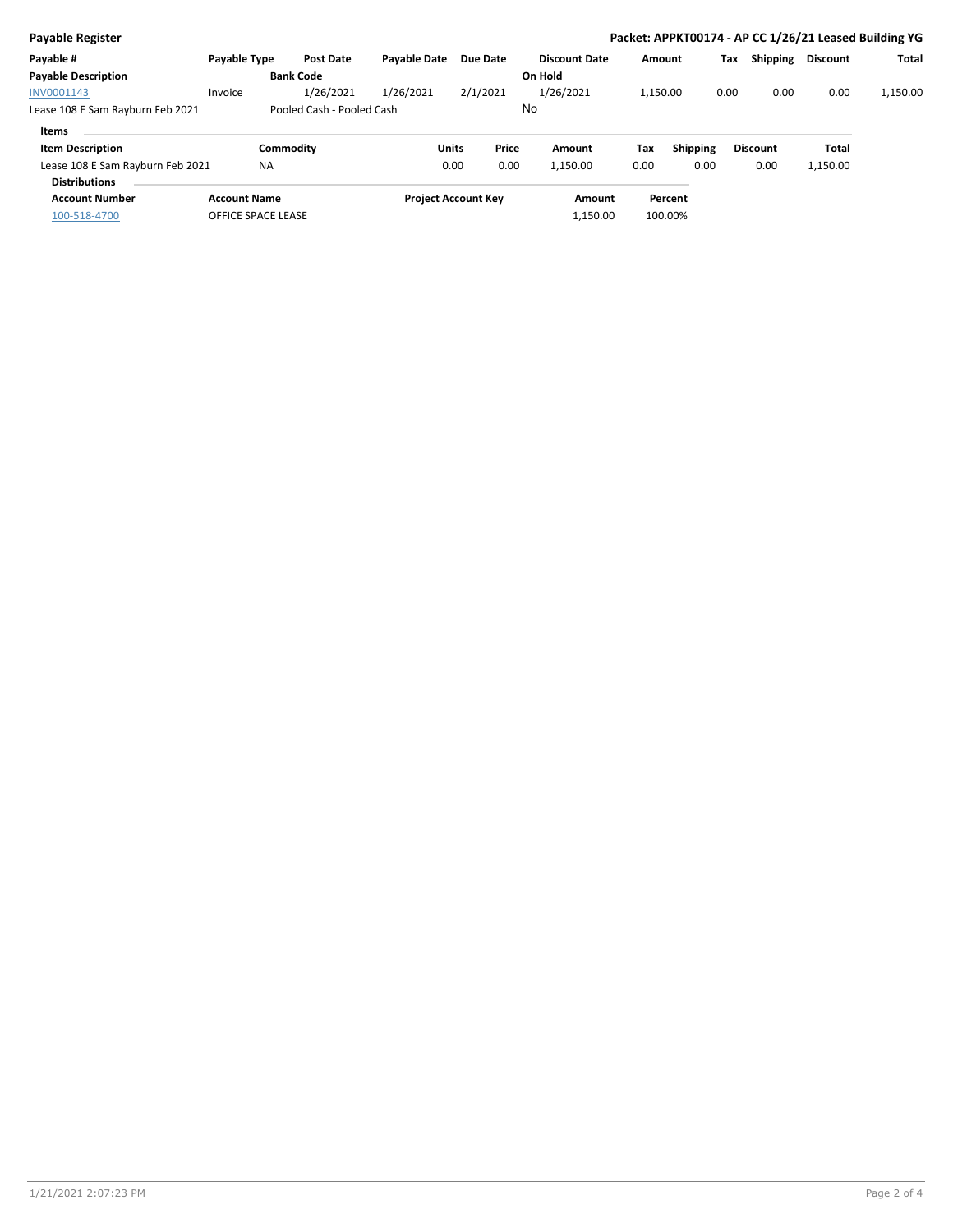## Payable Summary

| Type    | Count               | Gross    | Tax  | Shipping | <b>Discount</b> | <b>Total</b> | <b>Manual Payment</b> | <b>Balance</b> |
|---------|---------------------|----------|------|----------|-----------------|--------------|-----------------------|----------------|
| Invoice |                     | 8.225.00 | 0.00 | 0.00     | 0.00            | 8,225.00     | 0.00                  | 8,225.00       |
|         | <b>Grand Total:</b> | 8.225.00 | 0.00 | 0.00     | 0.00            | 8.225.00     | 0.00                  | 8,225.00       |